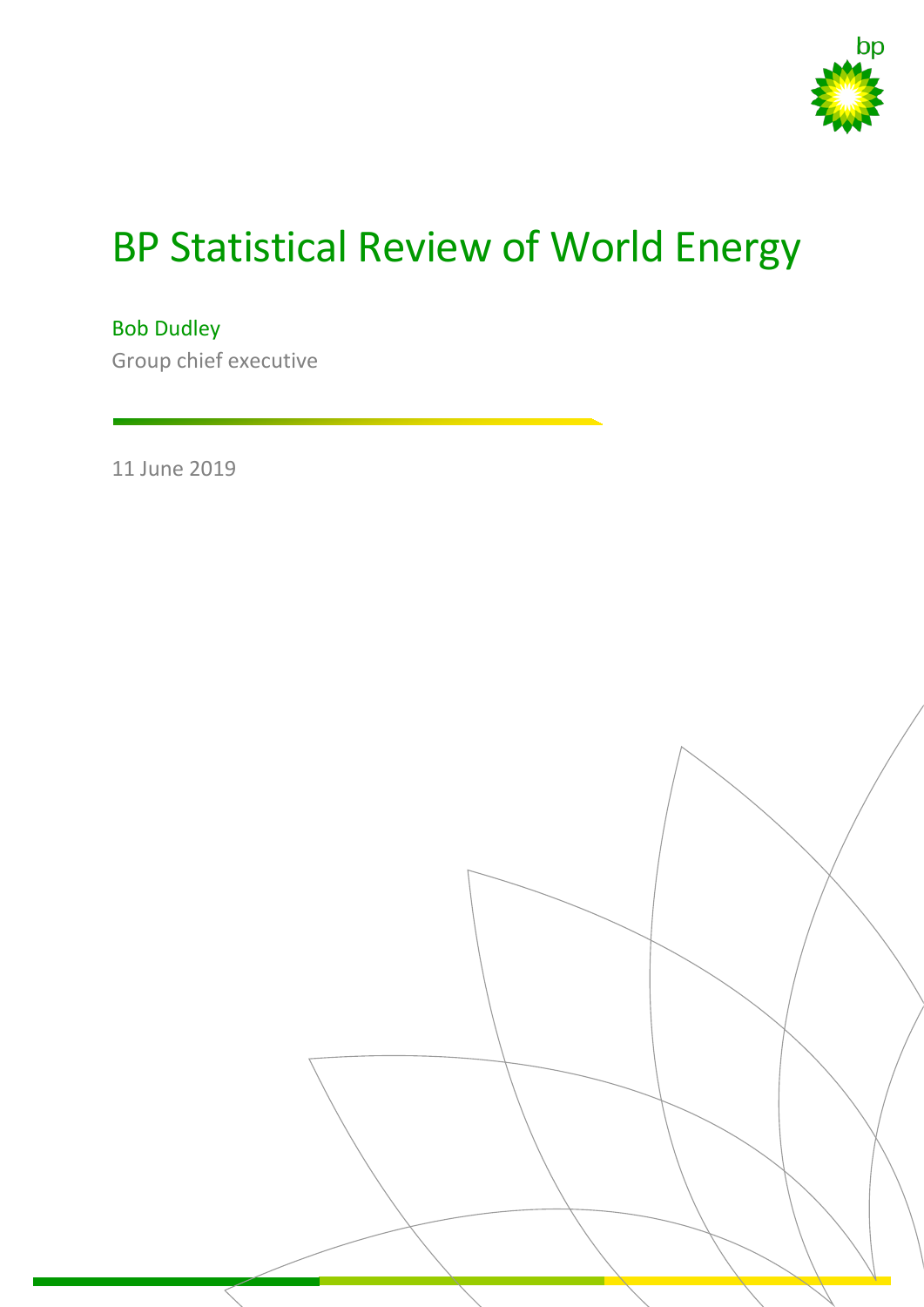## Introduction

Good afternoon everyone.

Thank you to those of you here in London – and to everybody joining us on the webcast from around the globe.

I see some new faces in the room, and many familiar ones as well – you are all very welcome.

I appreciate you all taking the time to be here for what is now the 68th annual edition of the BP Statistical Review.

I've introduced 8 or 9 editions now, and I usually start by saying what a remarkable year it's been.

Does that sound familiar?

Well, it's true again this time, but even more so.

2018 was just astonishing.

There have been some incredible developments, and not all for the better.

Spencer will work through the details in a few minutes, but first, let me start us off with my three big take-aways.

#### Emissions growth accelerating

The first of those is by far the most unwelcome development.

The world needs carbon emissions to fall dramatically, but they continue to grow.

And energy-related emissions are not just growing – they accelerated in 2018, increasing at their fastest rate for 7 years.

This rising trend in emissions is coupled with the biggest growth in energy consumption for nearly a decade – driven by China and India…something we've become used to.

But also by demand growth in the US as well.

#### The US energy juggernaut

That connects with the second remarkable development last year, which is the ongoing energy revolution in the US.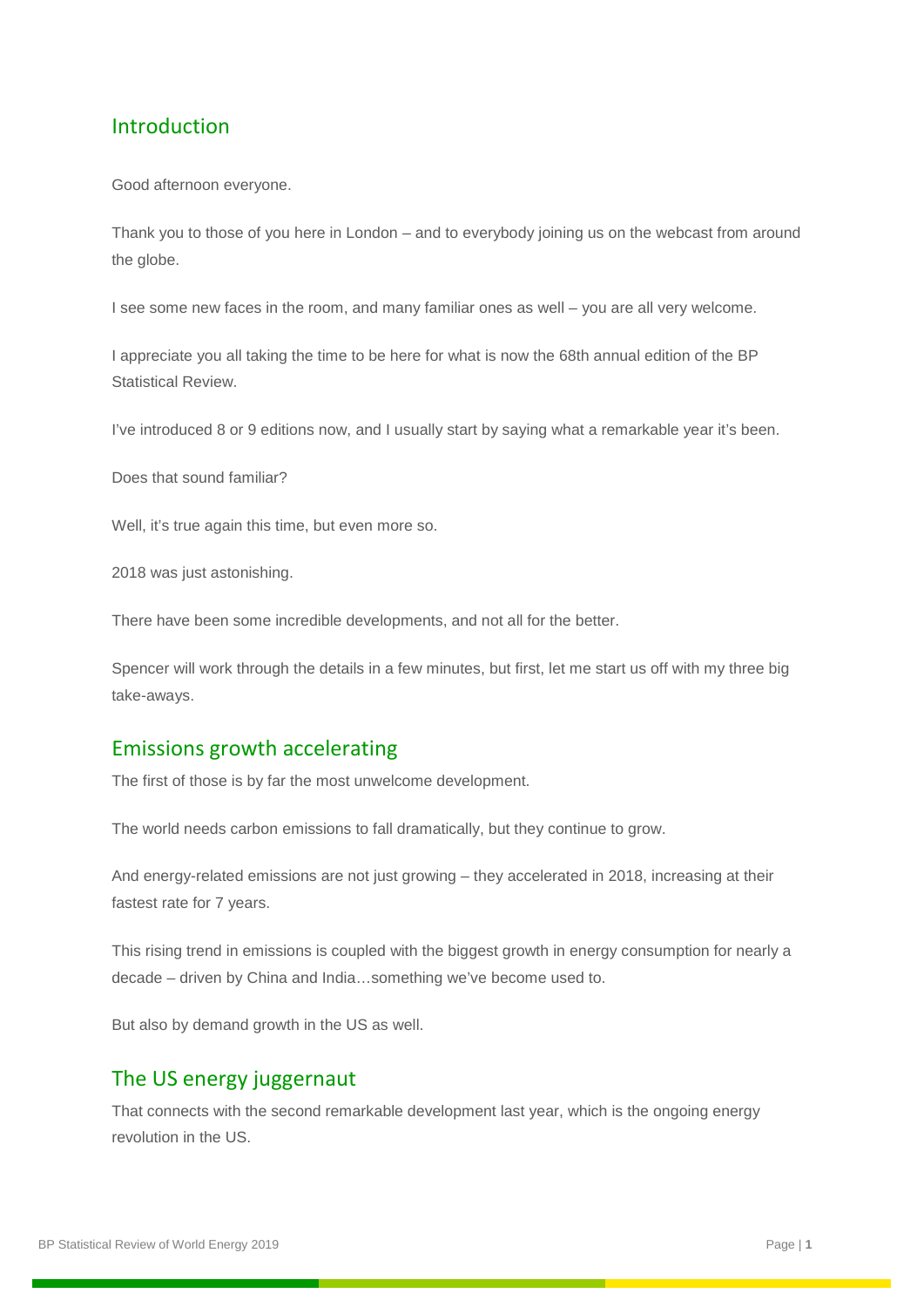The juggernaut continues to roll with the US delivering the largest ever annual increases in both oil and gas production in 2018.

And those are record increases, not just for the US, but for any country in the 68 years of the BP Statistical Review…. with the vast majority of those increases coming from onshore shale plays.

That really is quite something and goes to show what an energy powerhouse the US has become again.

The reverberations of that are being felt well beyond the energy sector, from the standpoint of market balance, global trade, and also geopolitically.

## Power challenge

That brings me to the third big take-away, which is the continuing electrification of the world.

In a big year for energy demand growth overall, power demand increased even more strongly, up by 3.7%.

Renewables accounted for a third of the growth, and had another strong year overall, growing by 14.5%.... with the increase in renewable generation just a little shy of its record increase in 2017.

Natural gas also contributed as part of a 5% increase in consumption and production. That's the biggest growth in gas since the early 1980s.

But coal also took a share of the growth in power, with the overall consumption of coal increasing for a second year in a row.

That growth follows three years of decline and is a worrying trend given the potential to reduce emissions by increasing electrification while pushing coal out of power.

But when it comes to cutting emissions, electrification without decarbonization is of little use.

Renewable energy has a vital role to play, but even growing as fast as it is – or faster still – it is unlikely to do it on its own.

As I have said before, this is not a race to renewables, but a race to reduce carbon emissions on many fronts.

### An unsustainable path

So, looking at this year's Statistical Review as a whole, what I see is a reflection of all the reasons for the rising concern being shown by people around the globe – including on the doorstep here at St James's a few weeks ago.